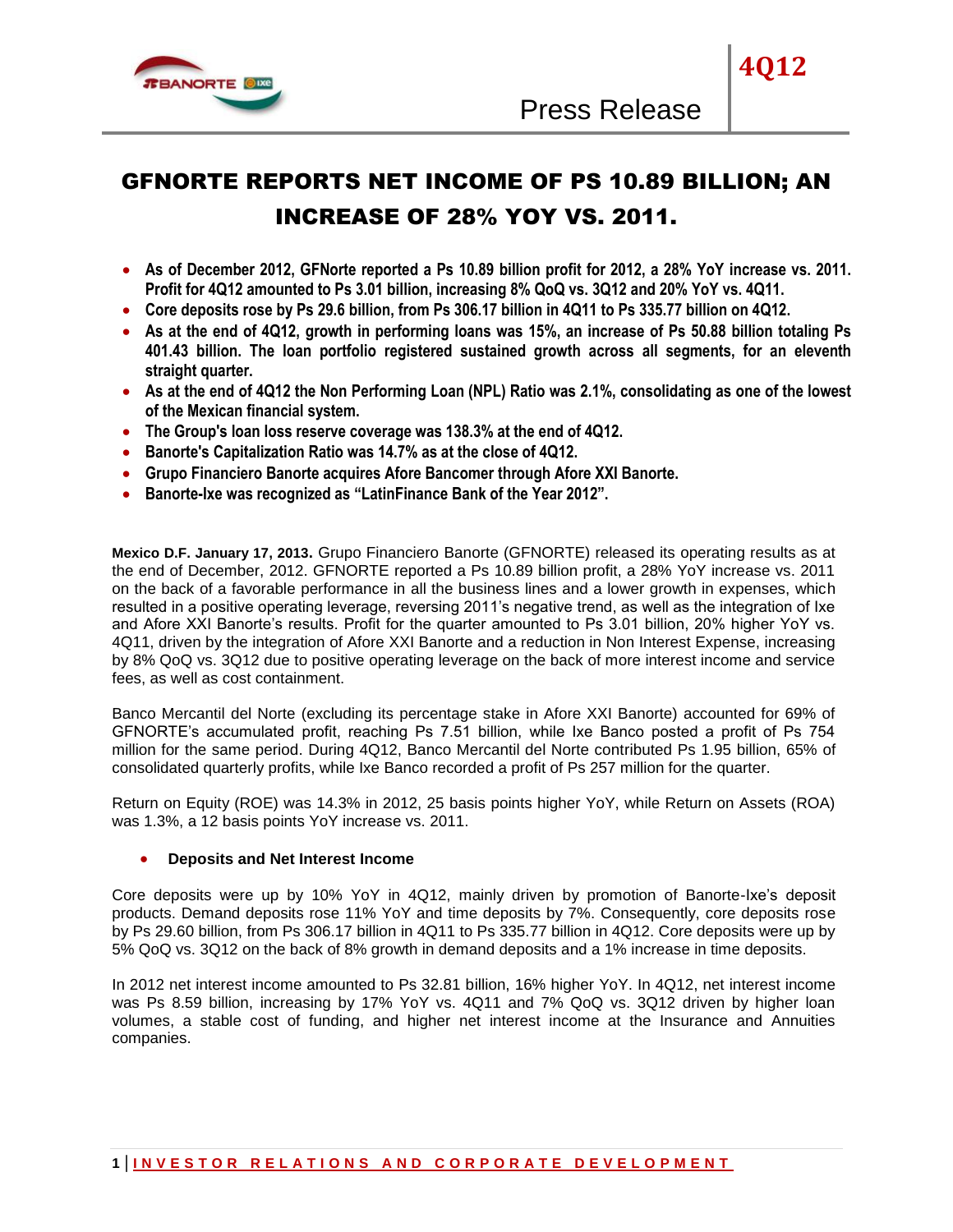

### **Loan Portfolio**

Performing loans grew 15% YoY in 4Q12, an increase of Ps 50.88 billion totaling Ps 401.43 billion. For an eleventh straight quarter, the loan portfolio registered sustained growth in all segments underpinned by the bank's strategies aimed at increasing loan volumes as well as more industry-wide demand for credit. The loan portfolio grew 3% QoQ, driven by solid performance in all components, in particular from the government, mortgage, credit card and payroll loan segments.

**Commercial** loans amounted to Ps 130.93 billion, a YoY growth of 6%, derived mainly from an increase in middle market company loans, leasing and factoring as well as a 26% YoY increase in the SME loan portfolio, commercial loans were flat QoQ vs. 3Q12. **Corporate** loans totaled Ps 63.57 billion, increases of 11% YoY vs. 4Q11 and 1% QoQ vs. 3Q12, driven by stronger demand for credit in this sector. As at December 2012, **Government** loans amounted to Ps 88.29 billion, increases of 24% YoY and 7% QoQ, respectively, the latter resulting mainly from loans granted to federal government entities, and to a lesser extent to state governments.

**Consumer** loans, including mortgage loans, rose 20% YoY. **Mortgage** loans maintained their rising trend, totaling Ps 72.37 billion as at the end of the quarter, increasing by 13% YoY vs. 4Q11 and 4% QoQ, underpinning Banorte's position as one of the banks with the highest growth in mortgage loans. **Payroll** loans totaled Ps 18.18 billion, a 35% YoY and 4% QoQ increase vs. 4Q11 and 3Q12, respectively, on the back of growth in the number of Banorte-Ixe payroll clients, product marketing campaigns and a cross-selling strategy across diverse channels. **Car** loans were up 10% YoY and 1% QoQ totaling Ps 10.33 billion as at the close of 4Q12, driven by more loan placements and favorable dynamics in domestic car sales. The **Credit Card** portfolio amounted to Ps 17.52 billion as at the end of 4Q12, which as of 1Q12 includes 100% of the Ixe Tarjetas (Credit Cards) business that partly accounts for the YoY 53% increase, although it can mostly be attributed to loan portfolio management strategies, product marketing campaigns and more cross sales to clients. This also explains the 7% QoQ increase vs. 3Q12.

As at the end of 4Q12, the Group maintained good asset quality, with a Non Performing Loan Ratio of 2.1%, increasing by 0.1 percentage points YoY and 0.2 pp QoQ, one of the lowest of the Mexican financial system. GFNorte closed 4Q12 with past due loans of Ps 8.48 billion, a YoY increase of 22% and a QoQ increase of 12% owing to increases in commercial, payroll and corporate loans, due mainly to the asset impairments at Fincasa Hipotecaria and deterioration of credit exposures to some tourist developments in the northwest of the country, as well as the maturing process of new consumer loans vintages. The Group's loan loss reserve coverage stood at 138.3% as at the end of 4Q12, decreasing (4.8pp) YoY and (8.9 pp) QoQ vs. 3Q12.

#### **Efficiency**

The 2012 Efficiency Ratio was 54.0%, decreasing by 176 basis points YoY vs.2011; it was 50.5% for the quarter, decreasing by 791 basis points YoY and 371 basis points QoQ vs. 4Q11 and 3Q12, respectively.

#### **Capitalization**

Banco Mercantil del Norte's Capitalization Ratio closed 4Q12 at 14.7% with a Tier 1 Ratio of 11.7%. The ratio decreased by (0.2) percentage points QoQ vs. 3Q12, but increased significantly by 1.7 percentage points YoY vs. 4Q11 as a result of several capital regeneration initiatives. The 4Q12 Capitalization Ratio considers the payment made in December 2012 in order to cover 15% of Afore Bancomer's acquisition. The results at closing of 2012 place Banorte in an adequate position to adopt the new Basel III regulations as of January 2013.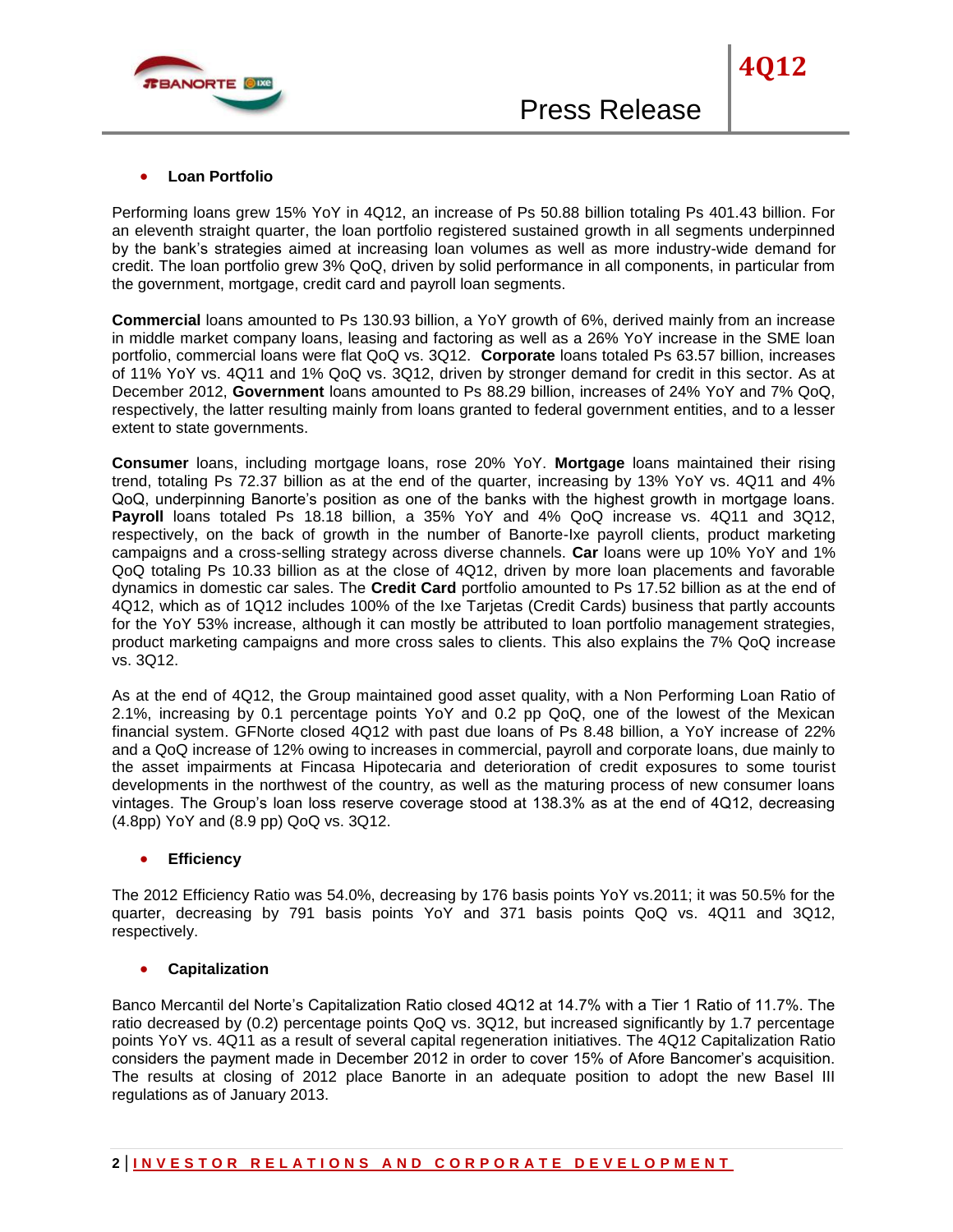

In 2012 the **Long-term Savings Sector** comprised of Insurance, Annuities and Afore XXI Banorte contributed Ps 1.05 billion to the Financial Group's profits, a YoY increase of 84%, while the 4Q12 contribution was Ps 228 million, 26% higher YoY vs. 4Q11 and (15%) below QoQ vs. 3Q12. The 2012 YoY increase was due to the merger with Afore XXI and better business dynamics at the Insurance and Annuities Companies, while the QoQ decrease vs. 3Q12 can be attributed to a decline in profits at the Afore due to lower portfolio returns and expenses related to the acquisition of Afore Bancomer; in the case of Insurance it was due to higher operating expenses and an increase in the technical reserve requirement.

The **Brokerage Sector** comprised of Casa de Bolsa Banorte Ixe and Ixe Fondos, reported a 2012 profit of Ps 681 million, growing by 63% YoY on the back of more revenues in mutual funds, wealth & private banking, investment banking and structured financing, and a 4Q12 profit of Ps 267 million, representing increases of 84% YoY vs. 4Q11 and of 92% QoQ vs. 3Q12 derived from more revenues in mutual funds, wealth & private banking and structured financing.

In 2Q12 **Banorte - Ixe Tarjetas** acquired the Credit Card portfolio previously managed by Banco Mercantil del Norte. The SOFOM reported a profit of Ps 662 million for the year and Ps 330 million for the quarter.

**Other Finance Companies** comprised of Arrendadora y Factor Banorte (Leasing and Factoring), Almacenadora Banorte (Warehousing), Ixe Automotriz and Fincasa Hipotecaria, recorded a 2012 loss amounting to (Ps 434) million owing to losses at Fincasa Hipotecaria that were not offset by a \$604 million profit at Arrendadora y Factor Banorte. The sector recorded a (Ps 729) million loss for the quarter caused by a loss at Fincasa Hipotecaria amounting to (Ps 867) million. Ixe Soluciones recorded (Ps 712) million in losses for the quarter.

# **Recent Events**

## **Grupo Financiero Banorte acquires Afore Bancomer through Afore XXI Banorte**

GFNORTE reached an agreement on November  $27<sup>th</sup>$  with Banco Bilbao Vizcaya Argentaria, S.A. and BBVA Bancomer, S.A., Institución de Banca Múltiple, Grupo Financiero Bancomer ("Grupo BBVA") to acquire Administradora de Fondos para el Retiro Bancomer, S.A. de C.V. ("Afore Bancomer") through Afore XXI Banorte, S.A. de C.V. ("Afore XXI Banorte"), a subsidiary of Banco Mercantil del Norte, S.A. ("Banorte").

On January 9<sup>th</sup>, the acquisition of Afore Bancomer totaling US 1.73 billion was finalized, of which US 1.6 billion corresponds to the price paid by Afore XXI Banorte and US 135 million to excess capital of Afore Bancomer. The acquisition was approved by the corresponding authorities, including the Federal Commission for Retirement Savings (Comisión Nacional del Sistema de Ahorro para el Retiro – "CONSAR") which granted its approval on November 30<sup>th</sup> and the Federal Commission for Economic Competition (Comisión Federal de Competencia Económica - COFECO) which authorized the concentration on December 18<sup>th</sup>.

Banorte contributed with 50% of the price paid by Afore XXI Banorte and the Mexican Social Security Institute ("IMSS") with the remaining 50%. The amount contributed by Banorte through Afore XXI Banorte to pay Grupo BBVA was Ps. \$10.25 billion (which does not include the excess capital of Afore Bancomer), and Banorte used its available liquid resources to make this payment. GFNORTE will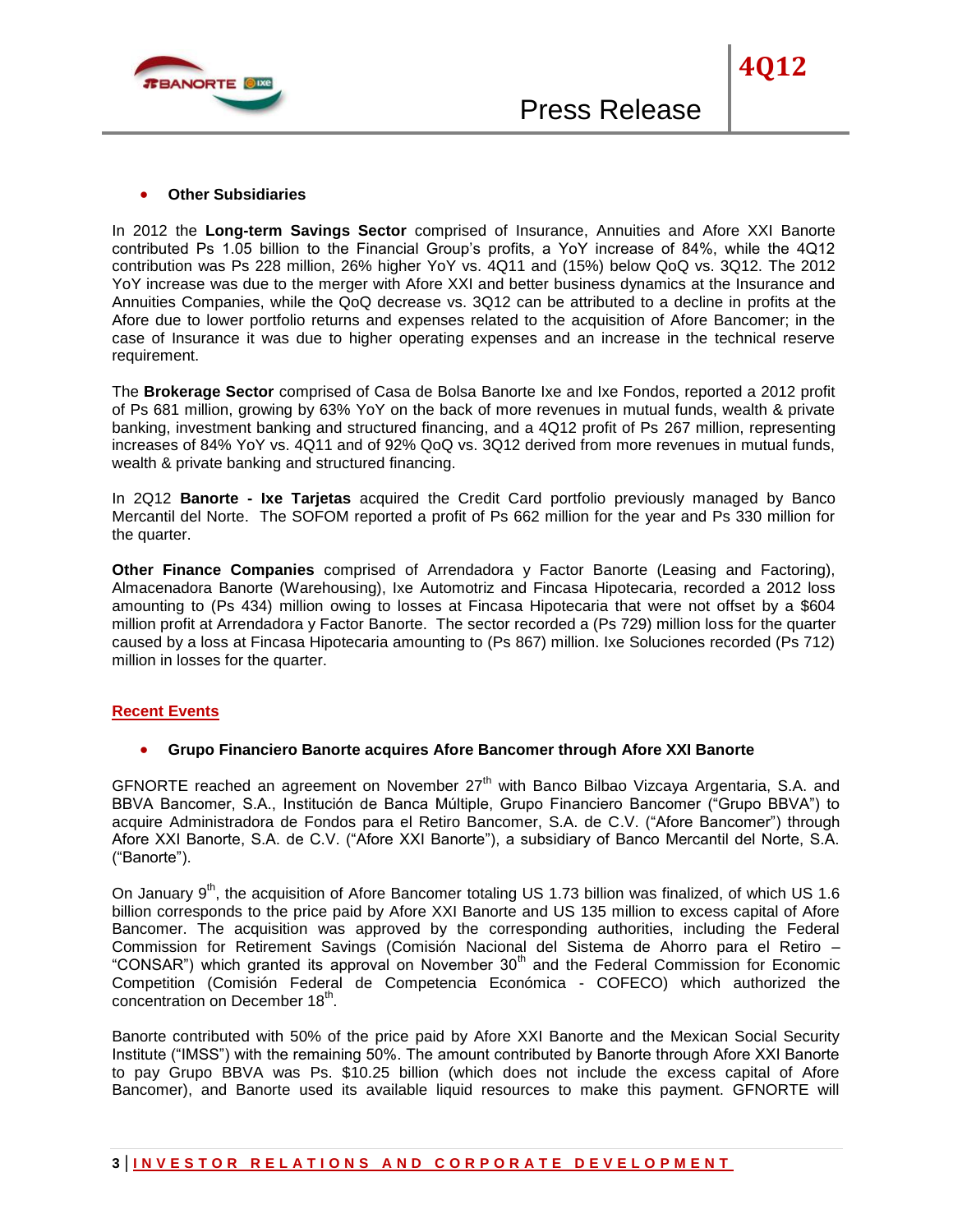

implement various mechanisms in 2013 to regenerate capital in order to neutralize the short term impact of this acquisition on Banorte's Capitalization ratio.

The operations of Afore Bancomer will be integrated into Afore XXI Banorte as of January 2013, with the corporate identity and operations of Afore XXI Banorte subsisting, thus becoming the largest retirement savings manager in Mexico. As of November 2012, Afore Bancomer manages funds worth Ps. \$280.5 billion through 4.47 million accounts. When integrated to Afore XXI Banorte's operations, the managed funds will amount to Ps. \$522.2 billion and accounts will total 11.75 million (without considering the accounts with funds deposited at the central bank which are managed by Afore XXI Banorte).

The combination of the two Afores will generate important synergies for the benefit of accountholders and Afore XXI Banorte, including a lower fee on the assets managed, higher service standards, the possibility to offer better returns on workers' accounts and higher operating results for the Afore.

This acquisition, which becomes the most relevant to date in the retirement savings fund system, is another example of GFNORTE's continuous growth strategy through acquisitions, which will generate more value to shareholders, clients and will benefit all the workers integrating the retirement savings system.

# **• Banco Mercantil del Norte's Credit Ratings.**

After announcing the acquisition of Afore Bancomer by Afore XXI Banorte, the rating agencies published the following ratings actions of Banco Mercantil del Norte ("Banorte"):

- **HR Ratings** placed the ratings under special review.
- **Standard and Poor's** placed the ratings in CreditWatch with negative implications.
- **Moody's** affirmed the ratings, changing the outlook to Negative from Stable.

In all the cases, their main concern is the impact that the acquisition may have on the capitalization ratios if the transaction is funded with Banorte's existing capital.

In the case of Fitch, the rating agency ratified GFNORTE's and Banorte's ratings with a Stable outlook, given the strategic benefits of this acquisition, as well as its gradual positive impact on the Group's revenue diversification and overall risk profile.

### **Banorte was recognized as "LatinFinance Bank of the Year 2012".**

The international magazine LatinFinance awarded Banorte-Ixe with the recognition of "LatinFinance Bank of the Year 2012", which is granted to the top banks in each country. The selection process considers quantitative aspects such as size, growth, financial strength, profitability, and also intangible elements such as soundness and prudence, which must be considered particularly under challenging moments.

LatinFinance emphasized that Banorte-Ixe lacks the pressure of its competitors, as it does not belong to a foreign owned entity, and has stood out in the last twelve months as a result of its growth in the credit card segment, government and SMEs financing, period in which it has increased its market share from 12% to 13% in deposits and from 13% to 14% in loans, with one of the lowest delinquency ratios in the Mexican financial system.

# **Changes in the Organizational Structure.**

As of January 2013, Héctor Avila was designated as Head of the Legal Department, which he had Comanaged since May 2011. Mr. Avila is currently Secretary of GFNORTE's Board of Directors and was previously Director of the Group's fiduciary area. He graduated from Universidad La Salle's Law School